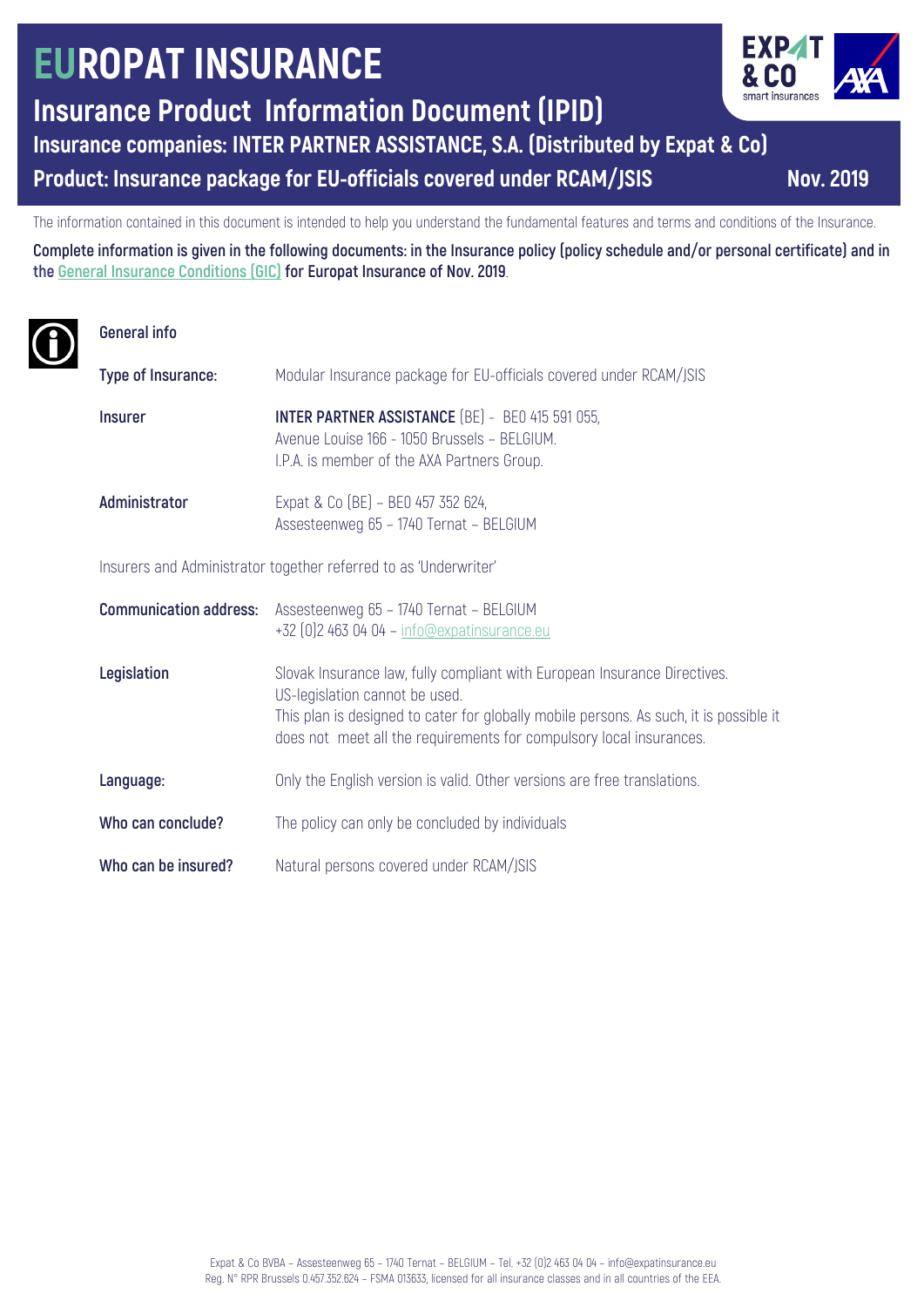

#### **What can be covered?**

- $\checkmark$  Module 1: Health insurance
- (Inpatient, Outpatient, Dental/Optical costs as defined in the Benefits Guide in our GIC
- $\checkmark$  Module 2: Expat Assistance & Travel Assistance (Repatriation, early return, extended stay, legal assistance ...) Optional: Travel Cancellation/Interruption
- $\checkmark$  Module 3: Personal protection (Accident insurance and critical illness insurance)
- $\checkmark$  Module 3: Personal and Income protection (Accident insurance and illness insurance)
- $\checkmark$  Module 4: Personal belongings on the move (Household content, all risk valuables, baggage)
- $\checkmark$  Module 5: Private Liability (non-contractual liability), Tenant liability (contractual liability towards the landlord), legal assistance.

#### **What is not covered?**

- $\times$  Any illness/injury/event which occurred before the beginning of the insurance period,
- **x** Direct/indirect involvement in war, invasions, riots, lock-outs, use of weapons, criminal acts,
- **x** Alcohol and drugs abuse. Active engagement in fights,
- **x** Recklessness, severe negligence. (Attempted) suicide. Dangerous sports, unless otherwise stated,
- **x** In case of sanctions against the country of nationality of the insured person or customer.
- **× Medical:** Treatments not consistent with diagnose, customary treatments, medical standards, or provided by non-licensed medical personnel or first degree relatives,
- **x Medical:** costs that can be claimed on the strength of a Social Security scheme (if any),
- **× Medical:** contraception, venereal diseases, sterilizations,
- **x Medical**: Vaccinations that should be taken before leaving,
- **x** Dental: set of teeth already in a bad condition at effective date, bleaching and other cosmetic treatments,
- **x Travel Cancellation** following chronic diseases, natural disasters, traffic problems, bad condition of private car
- **x Accident insurance:** children < 6 years (only for risk of death by accident)
- **x Personal and Income protection:** drivers < 25 years of motorcycles > 50 cc, and
- \* Death by Accident: aviation risk, unless otherwise stated,
- **x Goods** left unattended and/or confiscated, cash and values, motor vehicles, collections,
- **x Goods** damaged by storm/water in non-standard build construction, wear and tear, vermin,
- **x** Private liability: liability under contract, professional liability, liability subject to a compulsory insurance
- **× Private Liability:** aircrafts, motor vehicles, boats>200 kg, drones>5 kg
- **x Private Liability**: building/rebuilding activity, hunting, horses
- **x Tenant Liability:** damage by vehicles or animals owned or under control of the Insured person
- **x Tenant Liability:** wear and tear, vermin,
- **× Legal Assistance:** claims < 250 €, conflicts between family members, fines, retributions,
- $\times$  For the full list of exclusions see our GIC (Art. 6, 20, 26, 27.3, 30, 41, 48, 52, 55.3)

### **What are the limitations?**

**!** There is an overall annual limit and limits per cover depending the versions and options.

**!** There can be a deductible for some costs. Please consult the Benefits Guide in our GIC.

**!** War zones limited to 14 days after break out, except for health and assistance.

**!** Mental disorders

**! Medical care**: free choice of doctor/hospital, except in USA where we have a network in place.

- **! Medical:** under reserve of Medical Underwriting
- **! Medical & Assistance:** Inpatient cover should always be combined with Assistance cover.
- **! Cancellation insurance** is solely valid if concluded within 21 days of booking the travel arrangement.
- **! Accidents**: reduction to 50% for insured persons over 70
- **! Medical & Disability due to Pregnancy Complications:** Pregnancies < 10 month
- **! Death and disability due to Illness:** under reserve of Medical and Financial Underwriting
- **! Death and disability due to Illness:** Age of conclusion: 18 55 years. Max. insured sum can depend per age
- **! Liability:** decreased limits for US